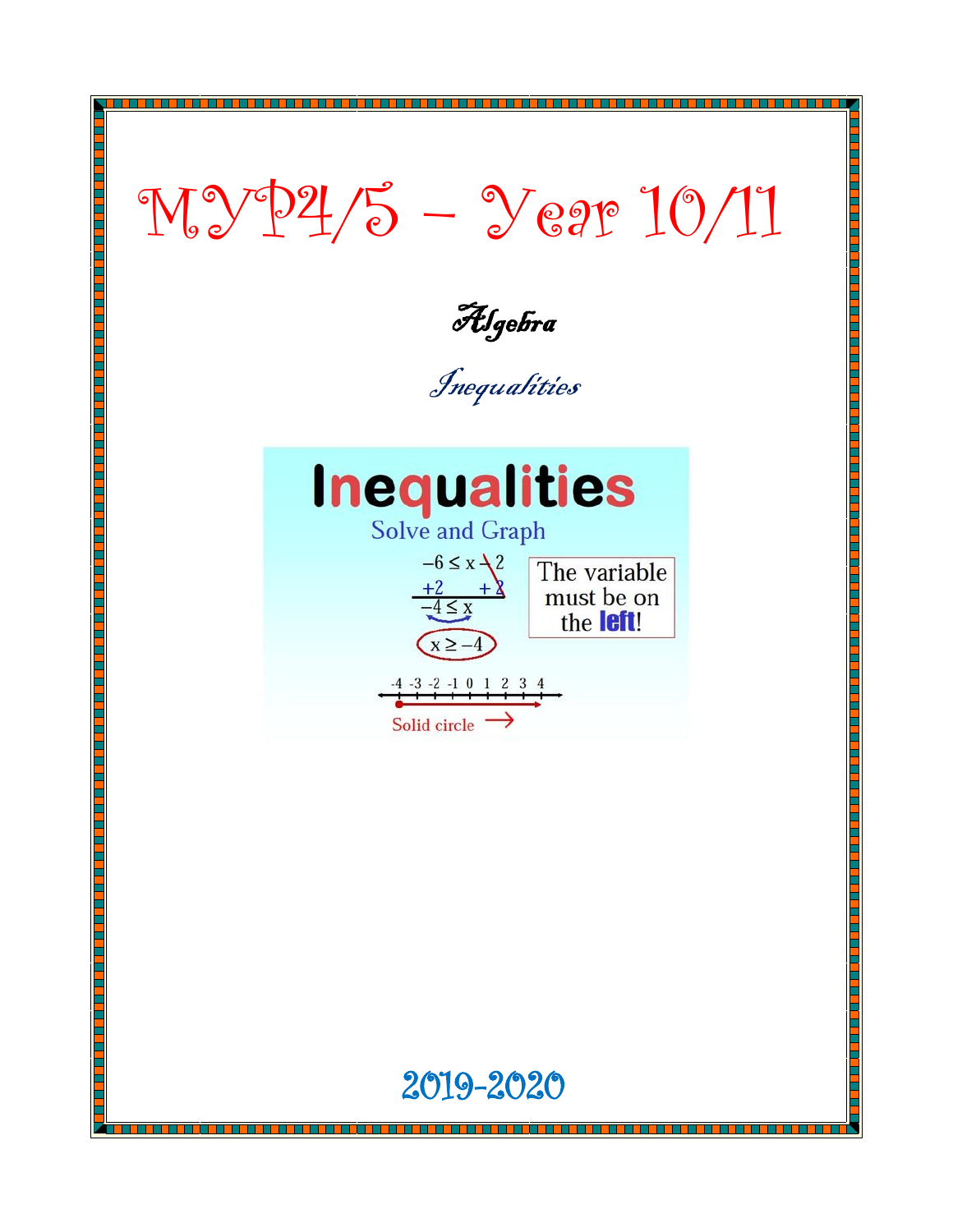## Presenting inequalities on a number line

Suppose our solution to an inequality is  $x \ge 4$ , so every number which is 4 or greater is a possible value for x. We represent this number line by :



If our solution is x<5 we represent the number line by:



The set of solutions can be written as:  $x \in (-\infty, 5)$ 

## Solving linear inequalities

The method of solution of linear inequalities is identical to that of linear equations with the exception that:

- **Interchanging** sides **reverses** the inequality sign
- **Multiplying or dividing** both sides by a negative number **reverses** the inequality sign.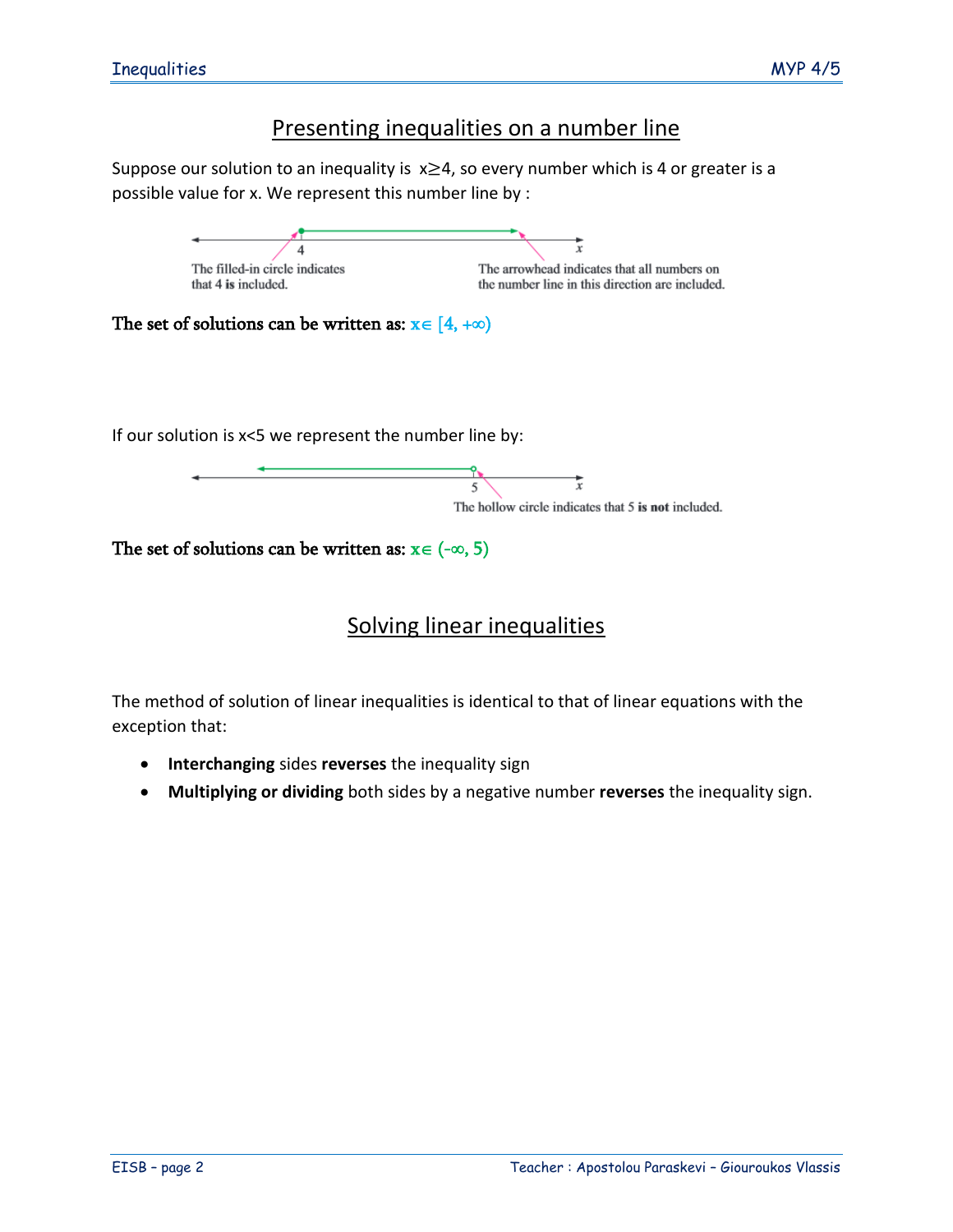## Exercises

- 1. Represent the inequality  $x \ge 4$  on a number line
- 2. Represent the inequalities  $x < 2$  or  $x > 5$  on a number line
- 3. Represent the inequalities x<2 or x>5 on a number line
- 4. Represent the inequalities  $x>2$  and  $x<5$  on a number line
- $5.$  Write down the inequality used to describe the set of numbers



- $\epsilon$ . Solve : 3x-4  $\geq$  5 and depict the solution on a number line
- $\overline{7}$ . Solve : 3-2x < 7 and depict the solution on a number line
- 8. Solve :  $\frac{x-4}{3} \frac{x-1}{2}$  $\frac{-1}{2} \geq 2x - \frac{x}{6}$  $\frac{\pi}{6}$  and depict the solution on a number line
- $9.$  Solve the following linear inequalities and depict the solution on a number line
	- a.  $x + 4 < 7$ b.  $t - 3 > 5$ c.  $p + 2 \ge 12$
	- d.  $2x 3 < 7$
	- e.  $4y + 5 ≤ 17$
	- f. 3t 4 > 11
	- g.  $\frac{x}{2}$  $\frac{x}{2}$  + 4 < 7
	- h.  $\frac{y}{5}$  + 3 ≤ 6
	- i.  $\frac{t}{3} 2 \ge 4$
	- j.  $3(x 2) < 15$
	- k. 5  $(2x + 1)$ ≤ 35
	- l. 2 (4t -3) ≥ 34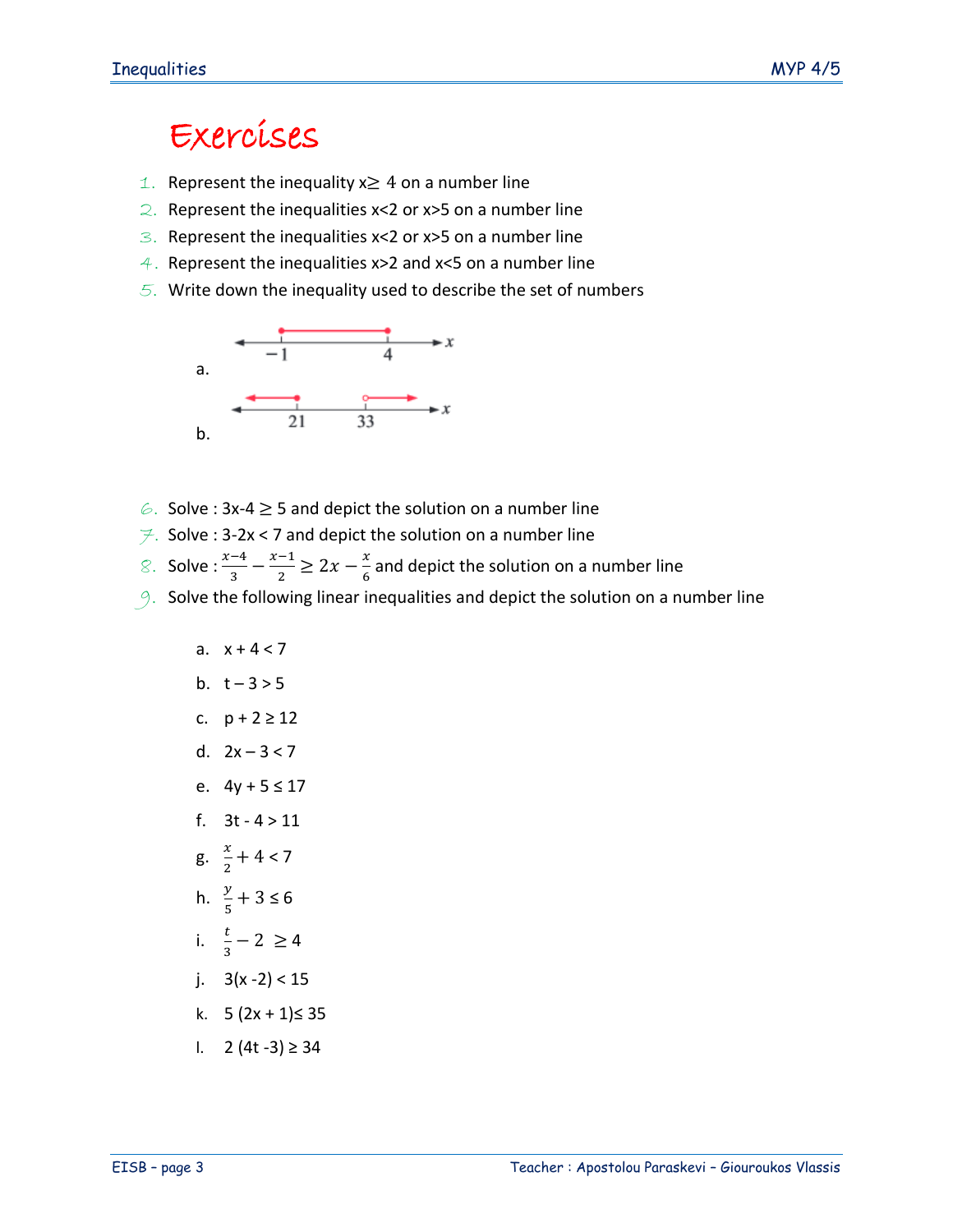$10$ . Write down the largest integer value of x that satisfies each of the following:

- a.  $x 3 \le 5$ , where x is positive
- b.  $x + 2 < 9$ , where x is positive and even
- c.  $3x 11 < 40$ , where x is a square number
- d.  $5x 8 \le 15$ , where x is positive and odd
- e.  $2x + 1 < 19$ , where x is positive and prime
- 11. Solve the following linear inequalities and represent the solution on a number line

a. 
$$
\frac{x+4}{2} \le 3 - x
$$
  
\nb. 
$$
\frac{x-3}{5} > 7
$$
  
\nc. 
$$
\frac{2x+5}{3} < 6x - 1
$$
  
\nd. 
$$
\frac{4x-3}{5} \ge 5
$$
  
\ne. 
$$
\frac{3t-2}{7} > 4(x-3)
$$
  
\nf. 
$$
\frac{5y+3}{5} \le -2(x-2)
$$

- 12. Solve the following linear equations and depict the solution on a number line a.  $7 < 2x + 1 < 13$ 
	- b.  $5 < 3x 1 < 14$
	- c.  $-1 < 5x + 4 \le 19$
	- d.  $1 \leq 4x 3 < 13$
	- e.  $11 \leq 3x + 5 < 17$
	- f.  $-3 \leq 2x 3 \leq 7$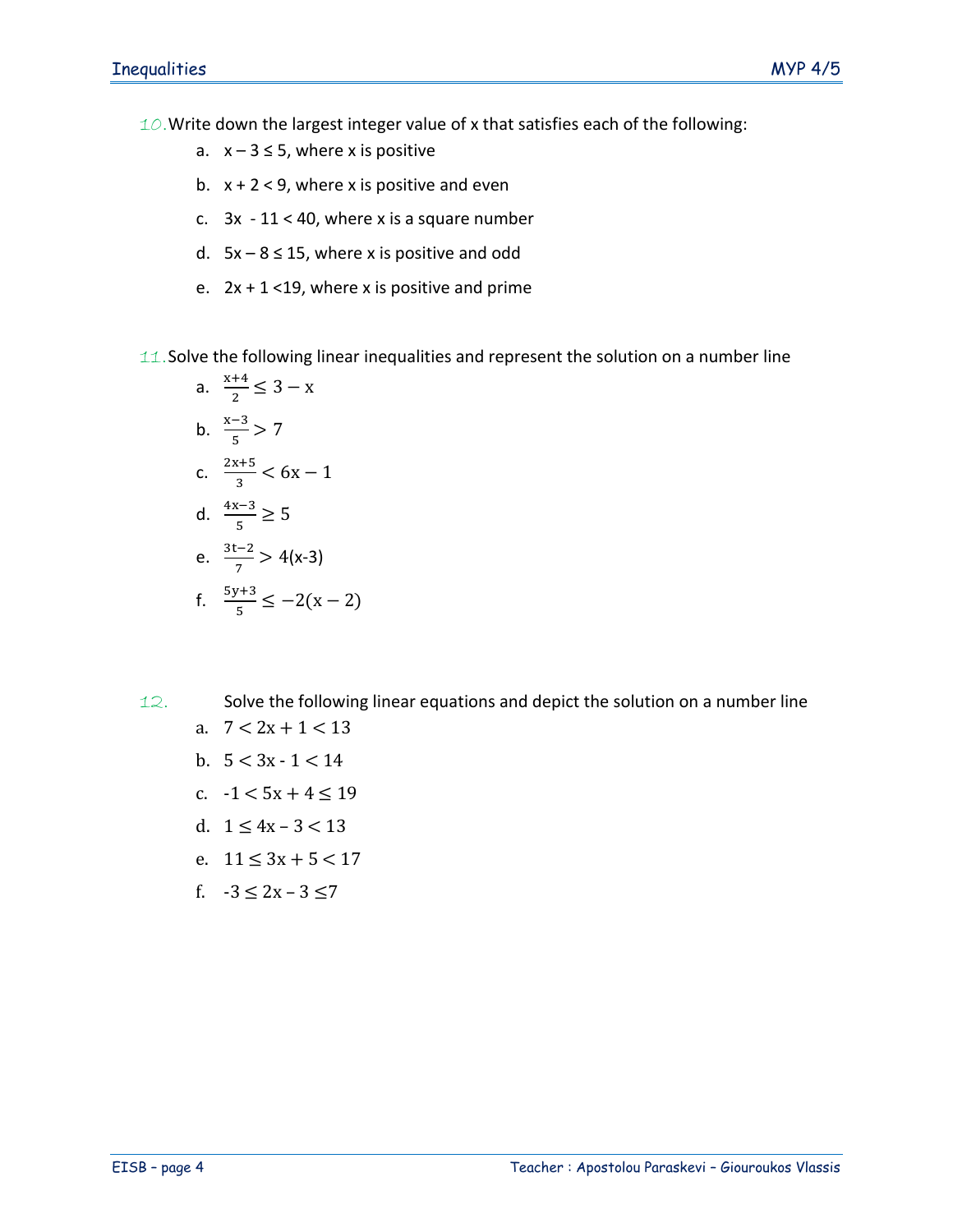## Word Problems

- 13. A football stadium can hold 20000 people. It is always more than half full. Let **x** be the number of people in the crowd. Write this information in the form of two inequalities.
- $14.$  On a roller coaster ride there are height restrictions. Riders have to be at least 156 cm tall, but less than 2 meters. **h** is the height of the riders. Write this information in the form of two inequalities.
- 15. Joe is 4 years older than Mary. Mary is **x** years old. a.Write an expression for Joe's age.
	- b. Joe is less than 13 years old. Show this as an inequality.
	- c.Solve this to show an inequality for Mary's age.
- 16. John is three times as old as Ben. Ben is **h** years old.
	- a. Write an expression for John's age.
	- b. John is older than 12. Show this as an inequality.
	- c. Show an inequality for Ben's age.
	- d. Solve the inequalities.
- $17.$  A builder is to build a house that is 20 meters long and q meters wide. Planning permission is granted as long as the floor area of the house does not exceed (be bigger than) 200  $m^2$ .
	- a. Write an expression for the floor area of the house.
	- b. Show this as an inequality.
	- c. Solve the inequality for the width of the house.
- 18.An electrician charges 25 € to visit plus 16€ for every hour's work. He works **h** hours.
	- a. Write an expression for the amount of money he charges.
	- b. He says that the job will cost at least  $217 \epsilon$ . Show this as an inequality.
	- c. Show an inequality for the minimum number of hours that you would expect him to work.
- $19$ . Robin and Sam are taking a trip to the pet store to buy some things for their new puppy. They know that they need a bag of food that costs  $7 \epsilon$ , and they also want to buy some new toys for the puppy. They find a bargain barrel containing toys that cost  $2 \epsilon$  each.